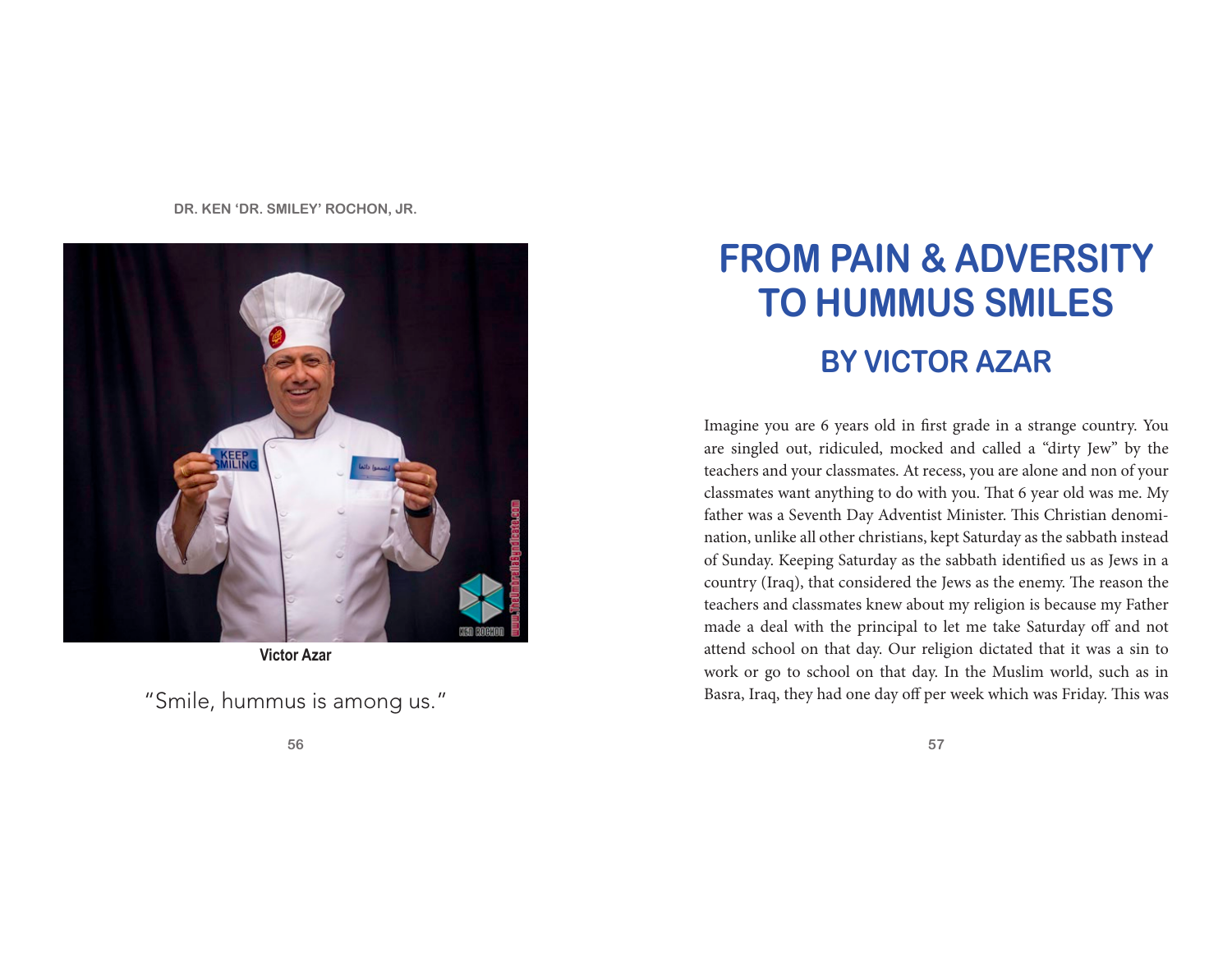not a good situation for me to endure. I always felt alone and ashamed from such an early age, and did not do well at school because of missing one day per week. I could never catch up with my studies. I longed to be loved and accepted. This was the foundation of my personality which affected the rest of my life.

My Father was such a believer in his cause that every time his church bosses asked him to move to a different country or city to start the lord's work, he accepted the calling. No other ministers would take such assignments preferring to stay close to church schools for the sake of their children. When I was having these horrible experiences at school, my parents would tell me to persevere because the Lord had chosen me to test me. Lucky me! I was also told that Jesus would be coming soon and that I would go to heaven and all of the worldly people, including the children in the school, would go to hell. All of this was because we were God's chosen people. We would get visitations from the Church officials who came from headquarters in Lebanon. They would hear about my tribulations and tell me that everyone in Beirut was praying for me. However, nothing would change for me. I was still harassed and persecuted. Can you imagine what that would do to the psyche of a small child? Do you think that would make

me a hateful, angry, and vengeful person? Or a loving and peaceful person?

As it turns out, I felt that this was an injustice against me which made me an idealistic person fighting for peace and justice, and watching out for the little guy and the underdog.

While my early schooling years had a very significant effect on who I became, subsequent tragic events throughout my life served to amplify the experiences of my early childhood years.

Also, while living in Iraq, we witnessed three bloody revolutions, where, as a child I was terrified of all the sounds and smells of war. Street fights broke out everywhere with gun fire, bombings and dead bodies everywhere that we could smell after a few days of decomposing.

We moved back to Jordan just in time for the Six Day War between the Arabs (including Jordan where we lived at the time) and Israel which caused us to live through all that fear again. This war continued for another couple of years as Israel was intermittently bombing the town where we lived. We had a bomb shelter under our house where we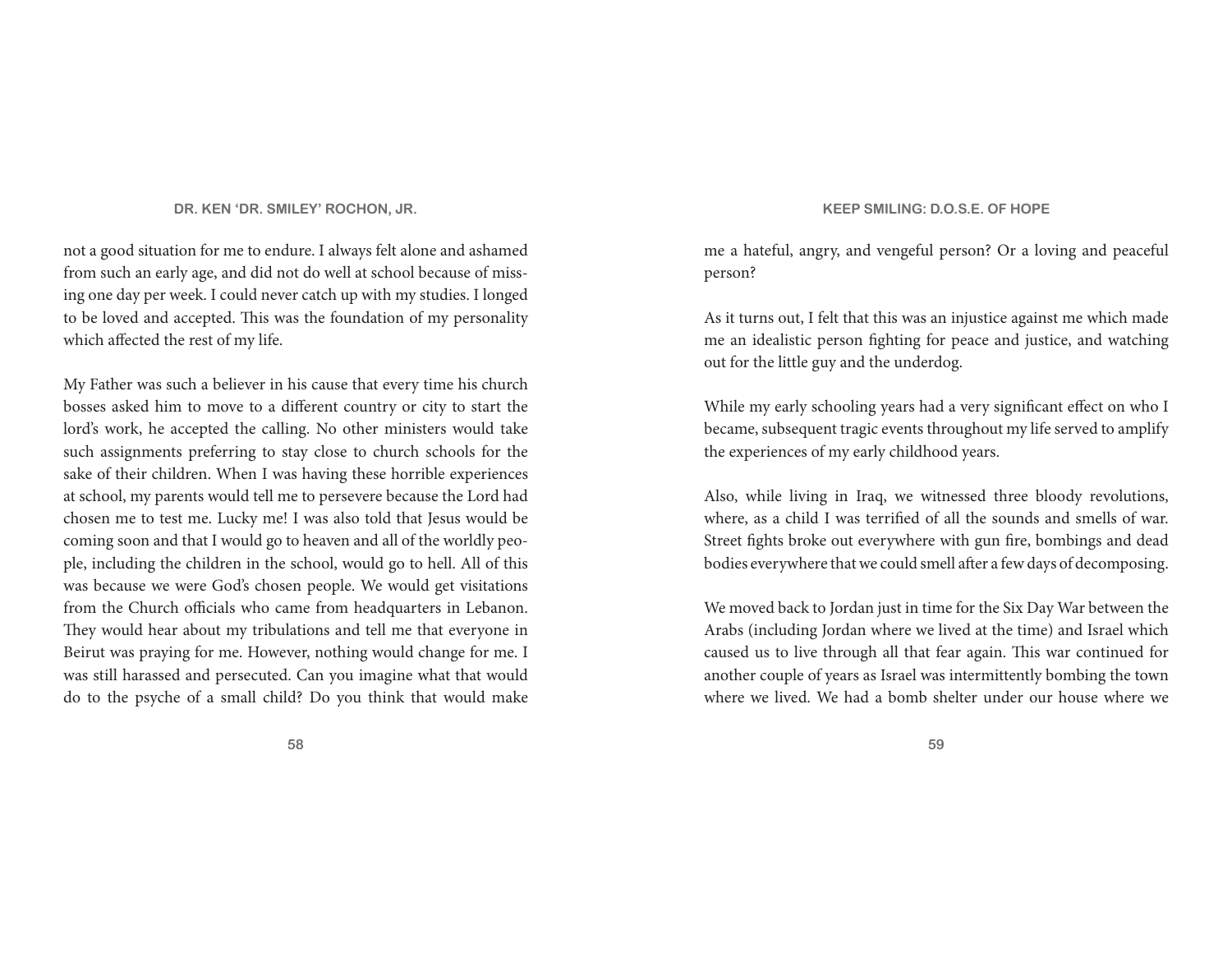ran to as soon as the attacks started. Also, we lived through the Black September war which was between the Jordanian army and Palestinian groups such as the PLO and others. This was the most violent and scary conflict that we had ever witnessed. So much happened during that period which I will hopefully write about in a future book.

Later on in life, we immigrated to the United States, the land of liberty, freedom and opportunity, and we loved it. On a personal level though, the tragedies continued with a very painful betrayal by my cousins and a very ugly divorce. I will not go into much detail here except for that my divorce was adjudicated in Jordan, Syria, and the US, and it was an extremely difficult time. With the help of the Jordan catholic church, who took bribes from my ex in-laws, I was deprived from seeing my daughters or hearing their voices for the next ten years. This was more traumatic for me than all of the above experiences.

So you might wonder what would become of a broken and PTSD ridden man like myself? How would my outlook on life be? Would I become a hateful angry person? Would I turn to crime?

Actually, I think of myself as a very lucky man for having had all these experiences and I am very grateful for having this life and all of its successes. After arriving in the US, I worked minimum wage jobs to earn money that I would give to my father so that as a family, we were able to survive and thrive in this new environment. I did this for 10 years during which we saved enough to buy a house and a business. After we established ourselves as a family, I went to college.

I excelled in college and I loved learning. My Bachelors degrees include business, political science and mathematics from Eastern Washington University. I also earned my Master of Science degree in management sciences from Carnegie-Mellon University.

After graduating, I joined PNC Financial to head up a project to modernize General Motors' payment system. GM wanted to be able to deal with their suppliers electronically all the way through the procurement cycle and they wanted to do it with a new promising technology called Electronic Data Interchange (EDI). I was so passionate about this project because it would free up people from the painfully repetitive manual data entry. I was so idealistic and naive that I thought that, as a society we would do less busy work and more joyful meaningful work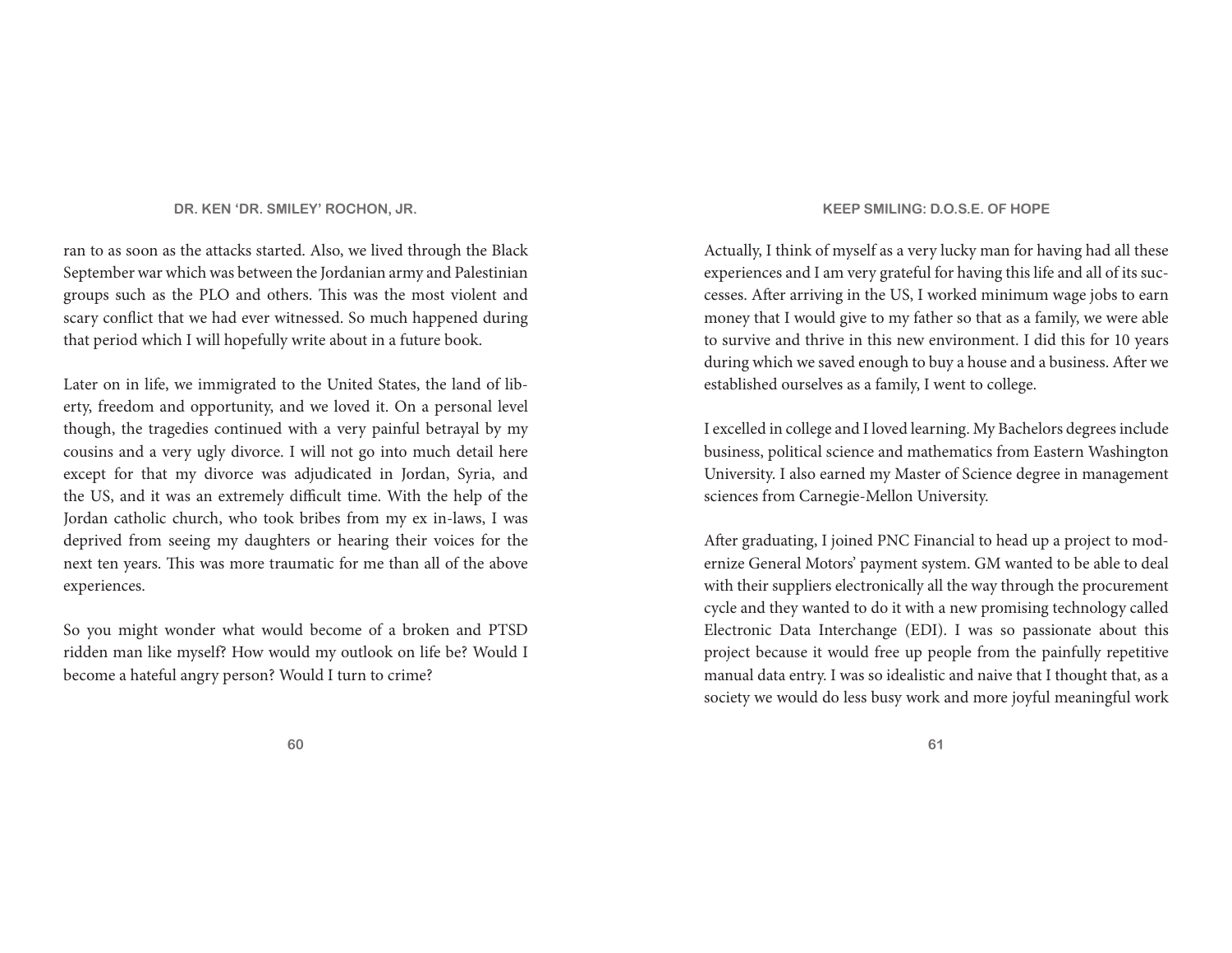and also work less. However, what happened was the opposite. GM was able to consolidate its supply chain and thousands of suppliers worldwide were eliminated and thousands of people lost their jobs. I excelled while working on this project. I published an article in a prestigious technical business journal that put me on the map in the banking and corporate worlds. I got on a speaking tour to educate other corporations on the benefits of implementing EDI and made a lot of money for my bank. In the process, I was also involved in standardizing this technology through the American National Standards Institute (ANSI). My colleagues and I standardized all of the EDI transactions, including encryption and authentication, which are still in use internationally to this day. GM was so impressed with my work that they honored me and my boss by having lunch in Roger Smith's (GM's Chairman at the time) private dining room overlooking central park in NY.

Wells Fargo wanted to catch up with this technology and they targeted me through head hunters for a big position with three times the salary. I accepted and we moved to San Francisco. So, I became a vice president of payment systems at a major bank only 3 years after graduating from college. I was able to put them on the EDI map and I also introduced nationwide the first ever online banking system.

But all was not well at home, and, at the urging of my wife, we moved back to Jordan. I shifted careers from banking automation in San Francisco to hospitality management in Amman, Jordan. Using a hotel owned by my wife's family as a base, I morphed into a promoter extraordinaire. While I helped promote the hotel to book tour groups, I also, helped with my in-laws tourism office to also promote tour groups that arrived in Jordan. And, while I was doing all that, I also started a night club in the same hotel with live bands which became a sensation in the capital of Jordan. As if that was not enough, I was tasked by my in-laws to find land and build a 5 star hotel/resort in the rose/red city of Petra which was one of the most enjoyable projects of my life.

In the Spring of 1994, King Hussein of Jordan shook hands with Rabin, the prime minister of Israel, in the White House, agreeing to start a peace process. I knew that soon we would have a peace agreement with Israel. With an American passport in hand, I was able to cross into Israel and announced that I was there to do business. This was a welcome novelty to government officials as well as tourism company directors. This also was a great time in my life. My dream of peace was materializing right before my eyes. While I was going back and forth to Israel, I was able to find a tourism company that matched my company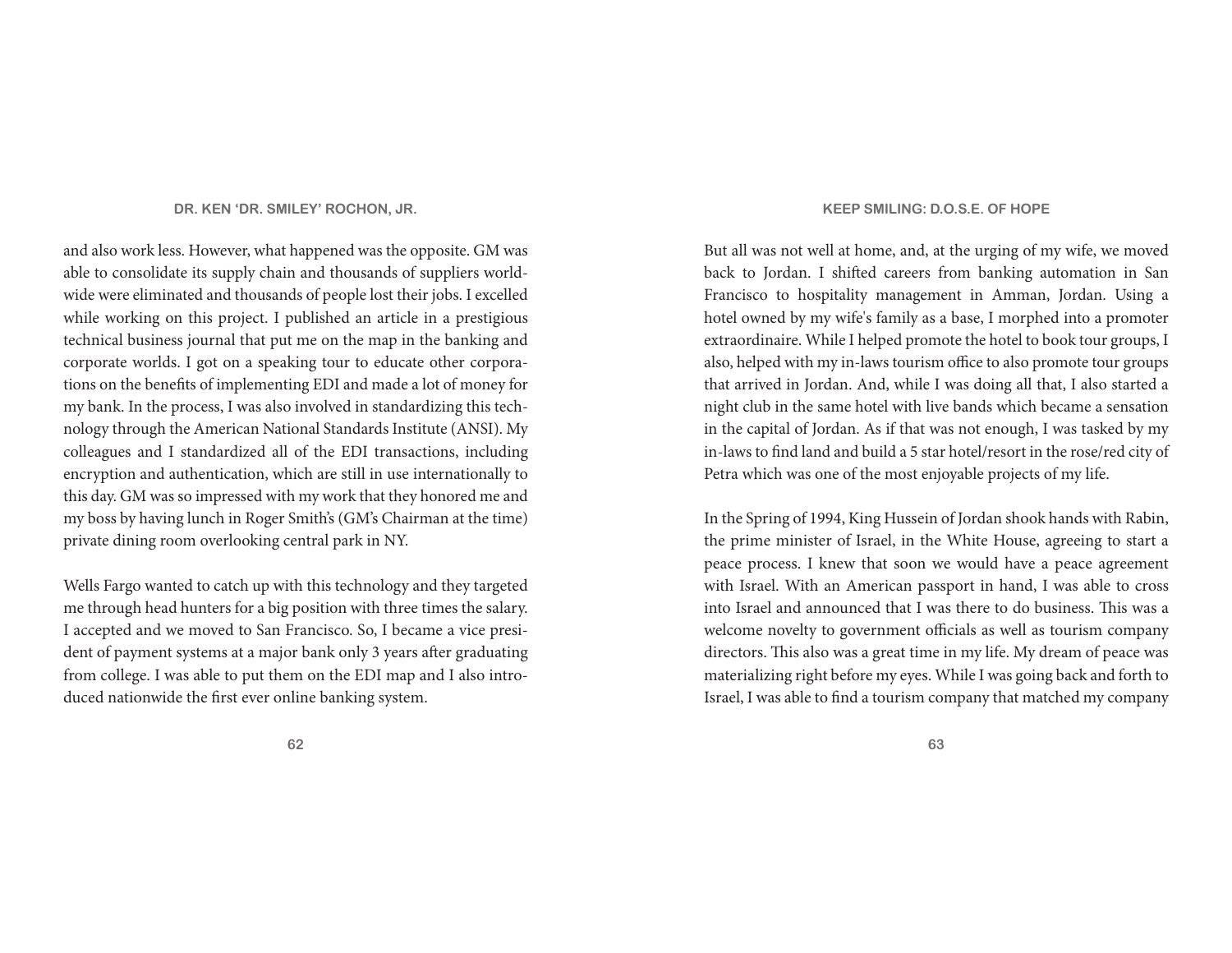in Jordan and we became strategic partners. We decided to create a system where third party nationals could come into either country and be taken care of by both companies in both countries. This was the first agreement of its kind to ever be executed between the two countries. We announced this agreement in a press conference that we held in Jerusalem on the day after the signing of the treaty in the presence of Bill Clinton. I was quoted by many world wide publications including the Jerusalem Post.

So I set out to promote my in-laws' businesses as well as the new 5 star resort. I was able to complete a turnkey operation at the Petra Plaza in the fall of 1994 with 95% occupancy for a full year with money in the bank.

Tragically, in the fall of 1995, prime minister Rabin was assassinated because some people in Israel were not happy about the peace. Rabin was also preparing to have peace negotiations with Syria which sealed his fate. I realized that matters were going down hill from there and decided to come back home to Spokane, WA and work on my own family businesses. That's when the divorce started because my ex did not want to come back to the US, despite being unhappy even around

her own family. It took me at least 5 years of pain and darkness before I picked up myself and moved on with my life.

To make a long story short, I started a food business, running cafeteria contracts, and a catering business. This was great fun and I really enjoyed this business. All was well until the recession of 2008 when the catering business dried up. While catering, I always incorporated different hummus flavors out as appetizers. People were crazy about my hummus and they urged me to package it and sell it. I did just that and it became a huge success in the Northwest of the United States. After three years of manufacturing and packaging my products in one of my kitchens, the business grew so fast that we just could not keep up with the demand. Luckily, a nearby produce distributor offered to produce and distribute my products which was a very welcome thing. I was now freed up to promote my products and experiment with new products.

One of the things that I do to promote my hummus is going to the stores and conducting tastings. This is my most favorite thing to do. I just love the surprised happy smiles on people's faces as they taste the flavors. Seeing these smiles is what I live for. I see couples or families come to my table and after they start tasting, their whole being changes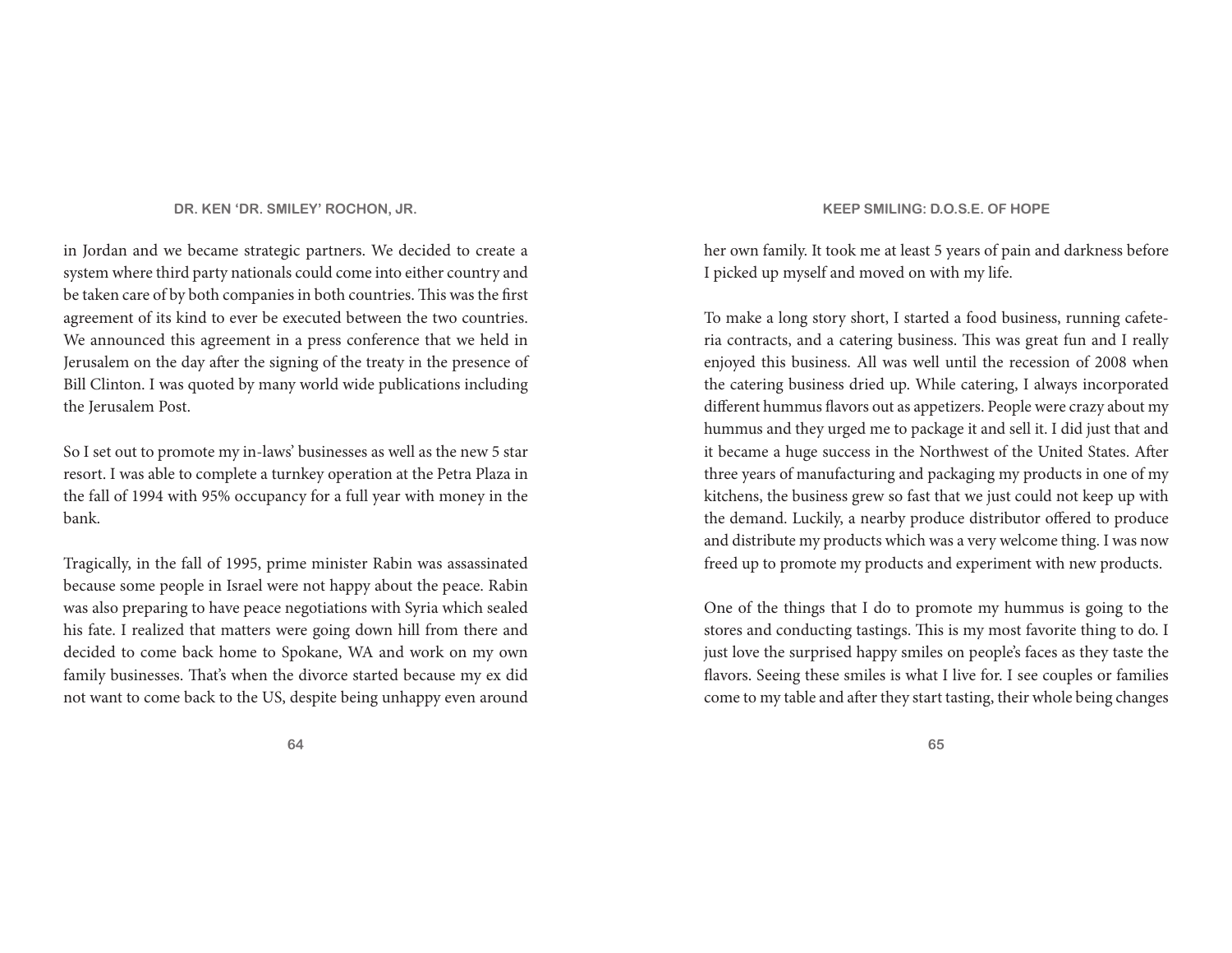as they smile and start sharing their experience with people passing by. They say, "You have to come taste this, it is amazing."

Through my website and social media, people get that I am very passionate about health. I make sure that the ingredients and the way we process our products result in the healthiest and cleanest label hummus anywhere. This passion was the result of yet another negative life experience. I had an aggressive cancer that I cured naturally through, mostly, nutrition. Since then, I have continually been researching all kinds of topics that have to do with health and then implementing these findings into my products.

All of my experiences, including my horrible childhood experiences, are the catalyst for who I have become. Living through wars and seeing death and destruction will always be a part of me. This is why I am always an advocate of peace. I will do anything to see that everyone around me is happy and safe. I have become a caretaker and a pleaser. This is why I love to see people having a good time and smiling around me. I'm not sure that the hummus business is my calling, but seeing how people react to me and my products, sure feels like it. I am finally loved and accepted, which is what I craved as a child.

## **ABOUT VICTOR N. AZAR**

Victor N. Azar is a Palestinian-Lebanese-American businessman and founder of Victor Foods. Victor Foods was created to manufacture and distribute award winning hummus and other mediterranean foods in the Northwest of the USA.

Victor graduated from Carnegie Mellon's School of Urban & Public Affairs with a Masters of Science degree in Management Sciences. His undergraduate degrees are in business administration, math, and political science from Eastern Washington University. Victor is a successful entrepreneur who started and operated many successful businesses in Spokane, WA, and abroad. After graduating from Carnegie Mellon, he worked in the high tech banking industry at PNC Financial, where he developed and implemented GM's EDI payment system, which produced huge economies of scale for General Motors. As a result he became a published author and lecturer in the high-tech banking industry. Within two years in his banking career, he became the vice president of all payment systems world-wide at Wells Fargo in San Francisco.